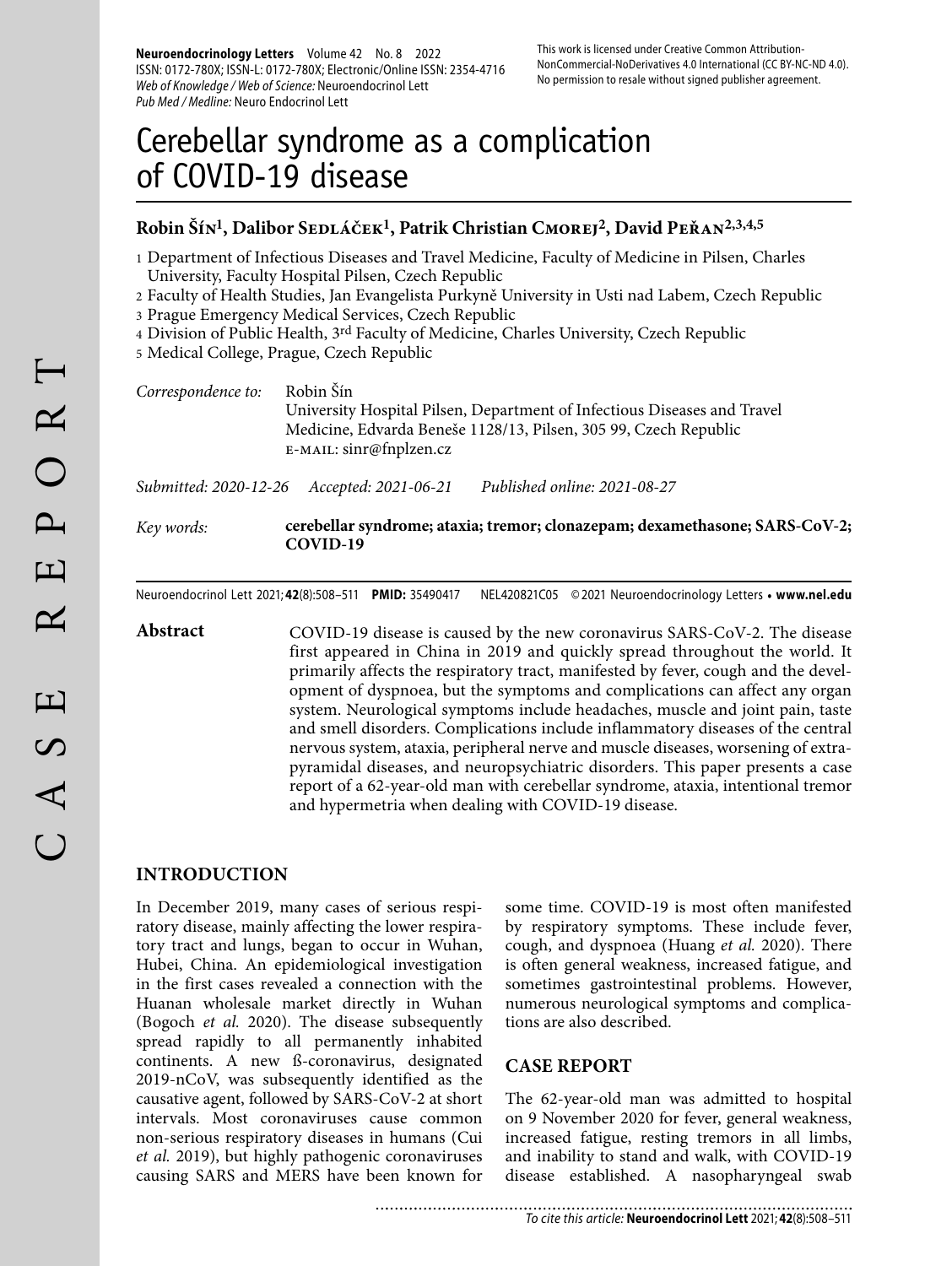with positive SARS-CoV-2 (PCR) was performed on 3 November 2020 at the request of the registering general practitioner. The patient had a positive epidemiological history of close contact with an infected person and, as of 25 October 2020, suffered from fever, dry cough, headache, general weakness and increased fatigue. As part of outpatient treatment, a general practitioner prescribed clarithromycin orally at a dose of 500 mg every 12 hours, recommended the use of mucolytics and expectorants, and antipyretics commonly available for fever.

Due to rapidly progressing neurological problems, the Emergency Medical Service (EMS) was called, which after a basic field assessment transported the patient to the hospital for emergency admission. At the initial examination, the patient was with spontaneous ventilation – lungs with isolated wheezing and rhonchi, without the need for oxygen therapy – and circulatory stable, conscious, fully oriented, subfebrile. The orientation neurological examination was dominated by tremor of all limbs, slightly inaccurate taxa of the left upper limb, hypermetria and standing with significant oscillations of the torso. It was not possible to examine walking due to strong tremor in the lower limbs. Meningeal syndrome was not expressed during the assessment. No neurological disease was present in the patient's history. The patient had been treated for several years for arterial hypertension, grade 2 chronic obstructive pulmonary disease, hyperlipidaemia and hyperuricemia.

Mild lymphopenia and thrombocytosis were present in the blood count. Inflammatory parameters were not significantly increased, CRP 19 mg / l, procalcitonin 0.02 ug / l, ferritin 330 ug / l. Hemocoagulation examination determined the aPTT value to be 27.6 s, the INR 1.1 and the D-dimers 0.94 mg / l FEU. Liver and renal test values were normal, and the ionogram was also without findings (Table 1). CT of the lungs showed bilateral viral pneumonia with fine infiltrates (Figure 1) as well as consolidation in the lung bases (Figure 2). Due to the anamnesis of frequent stay in the countryside in the epidemiologically important locality of the occurrence of tick-borne encephalitis and with the need to exclude other neuroinfectious diseases, lumbar puncture was performed. The cerebrospinal fluid obtained was clear, colourless and under normal pressure. The basic monitored parameters in cerebrospinal fluid were normal, only a marginally higher value of glucose 4.9 mmol / l and IgA 5.9 mg / l (Table 2). The blood-brain barrier was not broken. The presence of coronavirus SARS-CoV-2 (PCR) was not detected in cerebrospinal fluid. Examination for tick-borne encephalitis and Lyme disease was negative. Other pathogens of neuroinfection were not proven by laboratory tests.

The patient continued on oral clarithromycin. Dexamethasone was introduced into the medication intravenously at a dose of 8 mg three times a day. Symptoms of cerebellar ataxia, tremor, and hypermetria

continued to dominate. Therefore, clonazepam was prescribed 0.5 mg orally three times a day. During this therapy, after a few days there was a partial remission of the symptoms, tremor occurred only on the upper limbs, the patient was able to stand independently with slight titubation in all directions and gradually was able to walk carefully with the help of another person. There were no convulsions or visual disturbances at any time. The planned MR examination of the brain showed only slight signs of cerebral atrophy.

For hypovitaminosis D, cholecalciferol was administered daily in a replacement dose. In addition to chronic medication, the patient was given low molecular weight heparin in a prophylactic dose. The patient's chronic medication was also administered. The control laboratory examination was unremarkable, without an increase in inflammatory markers. The patient was discharged to home treatment on 19 November 2020 in an overall improved condition, walking, but still having other mild symptoms of cerebellar syndrome after undergoing COVID-19 disease. He was therefore referred to an outpatient neurologist.

### **DISCUSSION**

The clinical picture of COVID-19 disease includes a number of neurological symptoms. These are often headache or muscle and joint pain. Olfactory disorders are also reported more frequently in patients. This was observed in up to 85% of patients in a multicentre European study. In 11.8% of them, it manifested before the onset of other symptoms of the disease (Lechien *et al.* 2020). Taste disorders, including total ageusia, are often described. More frequently described neurological complications include inflammatory diseases of the central nervous system. These account for up to 6% of neurological complications (Varatharaj *et al.* 2020). Cases of Guillain-Barré syndrome in its various forms have been repeatedly reported following COVID-19 disease (Paterson *et al.* 2020, Reyes-Bueno *et al.* 2020). So far, a rarely described complication is acute meningoencephalitis with a characteristic inflammatory pattern and SARS-CoV-2 (PCR) positivity in cerebrospinal fluid (Moriguchi *et al.* 2020). In this case, the cerebrospinal fluid PCR was negative. This might be justified by taking it at an early stage of the disease. Alternatively, a non-certified laboratory method fail can be considered.

Our patient suffered from symptoms of cerebellar syndrome. The cerebellum is the part of the central nervous system involved in motor-sensitive operations. Its involvement in cognitive tasks and emotional processes is also described (Bodranghien *et al.* 2016). The picture of cerebellar syndrome includes ataxia, tremor, muscle tone disorders and sometimes cognitive impairment. Ataxia can be caused by a number of factors, including neurodegenerative or neurometabolic disease, craniotrauma, stroke, hyperthermia or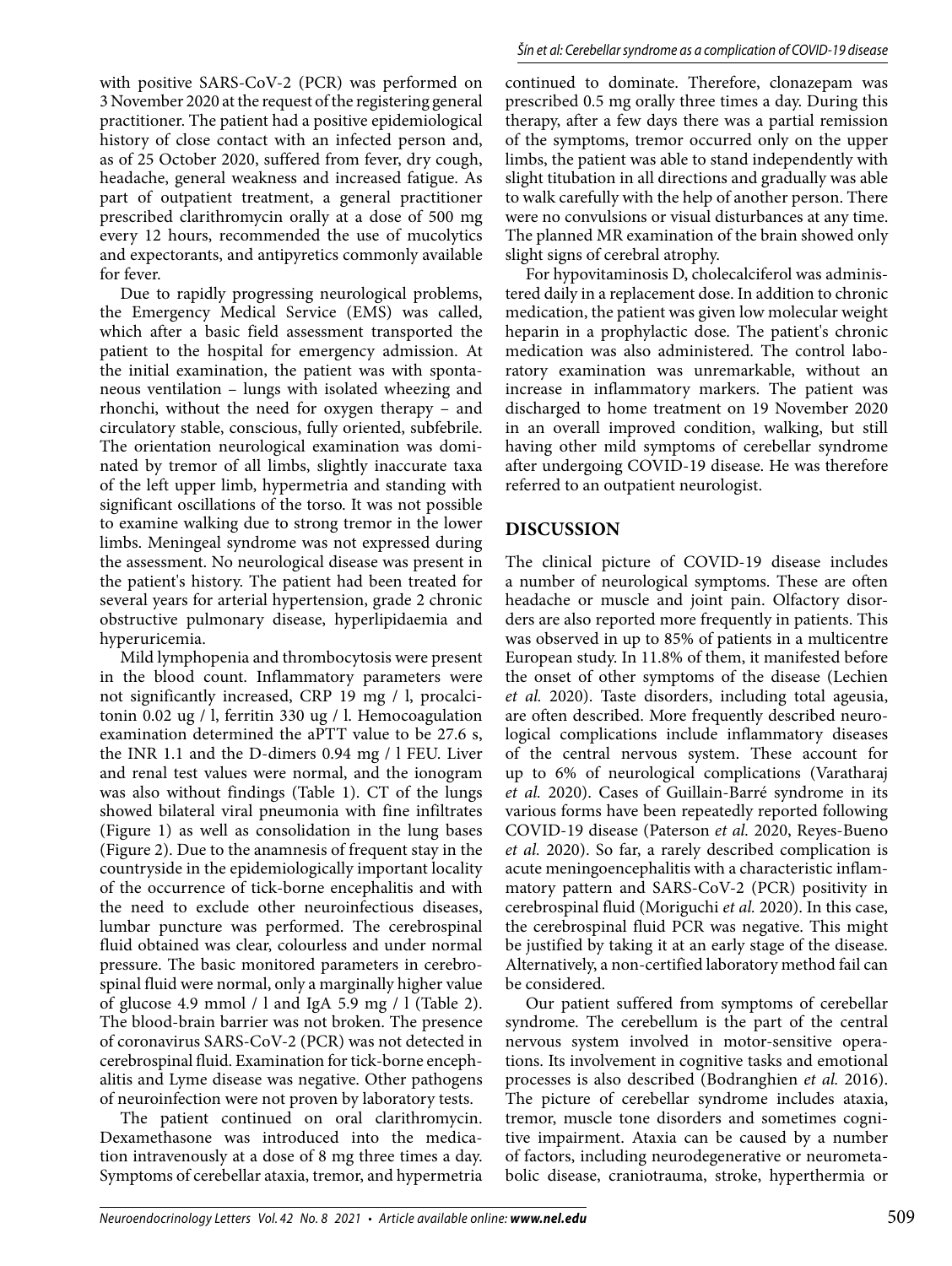**Tab. 1.** Laboratory findings

|                                                 | 9 November 2020 | 19 November 2020 |
|-------------------------------------------------|-----------------|------------------|
| <b>Blood count</b>                              |                 |                  |
| Leukocytes (x 109 / l; normal value 4.0-10.0)   | 6,6             | 9,7              |
| Lymphocytes (proportion; normal value 0.2-0.45) | 0,193           | 0.09             |
| Platelets (x109 / l; normal value 150.0-400.0)  | 825             | 400              |
| Erythrocytes (x1012 / l; normal value 3.8-5.2)  | 4,97            | 4,28             |
| Hemoglobin (g / l; normal value 120.0-160.0)    | 147             | 137              |
| <b>Biochemistry</b>                             |                 |                  |
| Total bilirubin (umol / l; normal value 0-25.0) | 5               |                  |
| ALT (ukat / l; normal value 0-1.0)              | 0,61            |                  |
| AST (ukat / l; normal value 0-0.8)              | 0,45            |                  |
| GGT (ukat / l; normal value 0-1.9)              | 0,99            |                  |
| Urea (mmol / I; normal value 3.0-8.0)           | 5,4             | 6,6              |
| Creatinine (umol / I; normal value 62.0-106.0)  | 83              | 90               |
| Sodium (mmol / I; normal 137-145)               | 140             | 140              |
| Potassium (mmol / I; normal value 3.6-4.8)      | 3,9             | 4,2              |
| Chlorides (mmol / I; normal value 98-109)       | 104             | 107              |
| Calcium (mmol / l; normal 2.1-2.6)              | 2,51            |                  |
| Magnesium (mmol / l; normal value 0.8-1.1)      | 0,89            |                  |
| CK (ukat / l; normal value 0.1-3.2)             | 0,94            | 1,1              |
| LDH (ukat / l; normal value 0-4.2)              | 3,85            | 3,65             |
| TroponinT hs (ng / l; normal value <14)         | 4               |                  |
| NTproBNP ( $nq / l$ ; <125)                     | 131             |                  |
| Glucose (mmol / l; normal value 3.6-5.6)        | 5,4             | 7,0              |
| Hemocoagulation                                 |                 |                  |
| APTT (s; normal value 25.9-40.0)                | 27,6            |                  |
| Prothrombin test (s; normal value 12.0-15.0)    | 11,1            |                  |
| Fibrinogen (g / l; normal value 1.8-4.5)        | 5,5             |                  |
| D-dimers (mg / I FEU; normal value 0-0.5)       | 0,94            |                  |
| <b>Markers of inflammation</b>                  |                 |                  |
| CRP (mg / l; normal value 0-5.0)                | 19              | 1                |
| Procalcitonin (ug / l; normal value 0-0.1)      | 0,02            |                  |
| Ferritin (ug / l; normal value 30.0-284.0)      | 330             |                  |

intoxication. In the case of neurodegenerative diseases, copeptin, which is a component of pro-AVP produced by some neurons, appears to be a promising marker for early diagnosis (Baranowska, 2019). In cerebellar ataxia in laboratory rats, a decrease in IL-17 production was observed, but at the same time an increase in the number of IL-4-producing cells and CD25-expressing cells. An increased number of B lymphocytes was also observed. It is hypothesized that in humans, both cellular and humoral immune mechanisms may be involved in ataxia (Jiang *et al.* 2015). Ataxia manifested in this patient in isolation when standing. The patient stood very uncertainly, walking was impossible at first, the torso was slightly retroflexed.

Tremor is an involuntary rhythmic movement created by regular oscillations of the affected part of the body. In our patient, we observed intentional tremor accompanied by ataxia and hypermetria, which is typical for cerebellar tremor. Initially, tremor occurred on all limbs, after the introduction of corticoid and benzodiazepine treatment, it receded only to the upper limbs, and even there it was partially reduced. Benzodiazepines often improve the situation as in this case, but do not definitively resolve it. The technique of